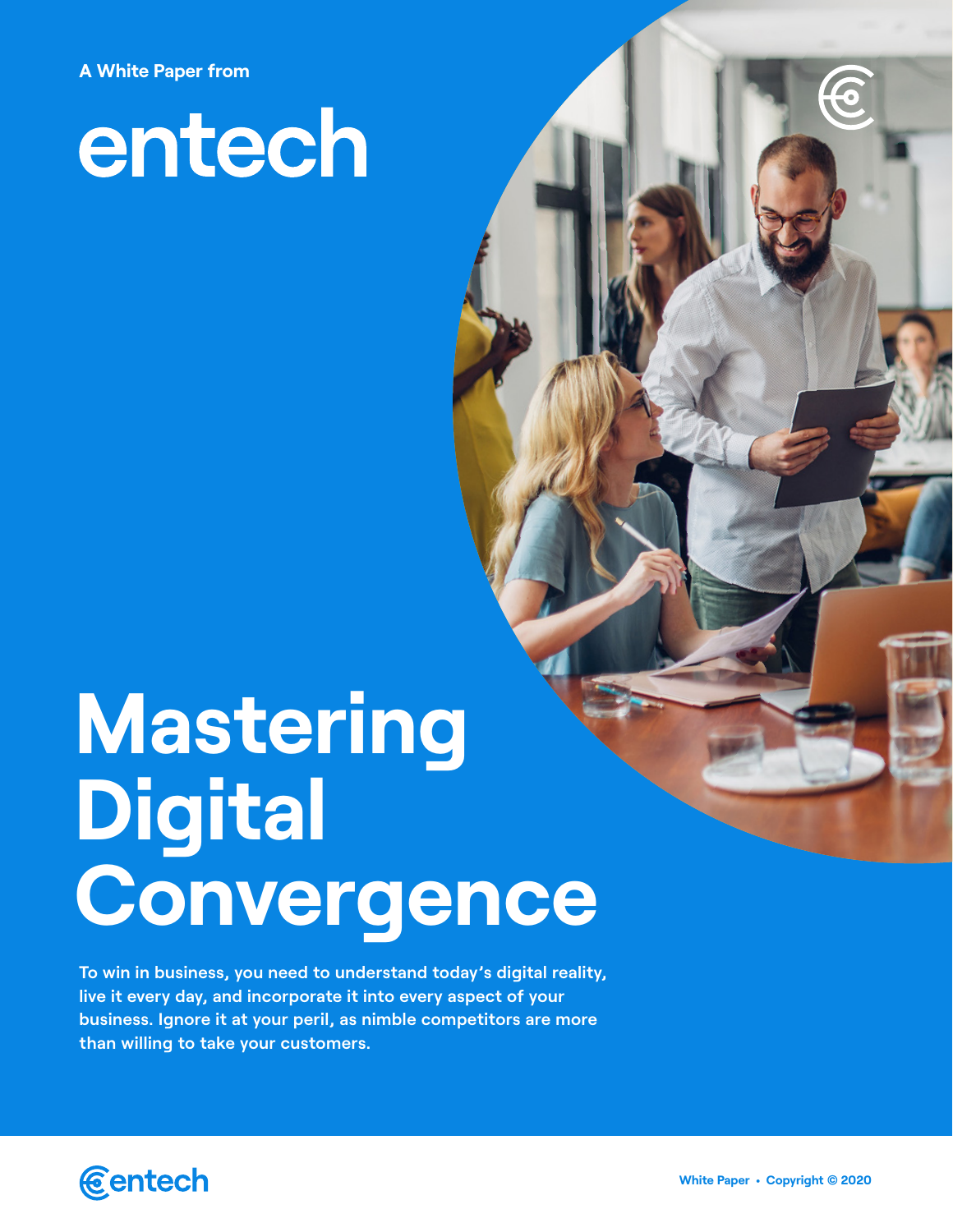

**"Business in a post-digital world is an evolving reality"**

# $\bullet$ **What is Digital Convergence?**

Digital Convergence is a global marketplace and technology dynamic. Different companies and sectors are brought together, both as competitors and collaborators, across the traditional boundaries of industry and technology. Digital Convergence is the priming and enablement of underlying digital technologies, the internet, and features such as voice, texts, video, pictures, broadcasts, presentations, streaming media, global connectivity and personalized services; the combination of which enable individuals to interact, play, communicate, collaborate, buy, sell, and share information, products, and services in new and different ways.

As a disruptive force, digital convergence is a threat to the unprepared, but it's also a tremendous growth opportunity for companies that can master it by out-innovating and out-executing their everexpanding list of competitors under dramatically new marketplace rules.

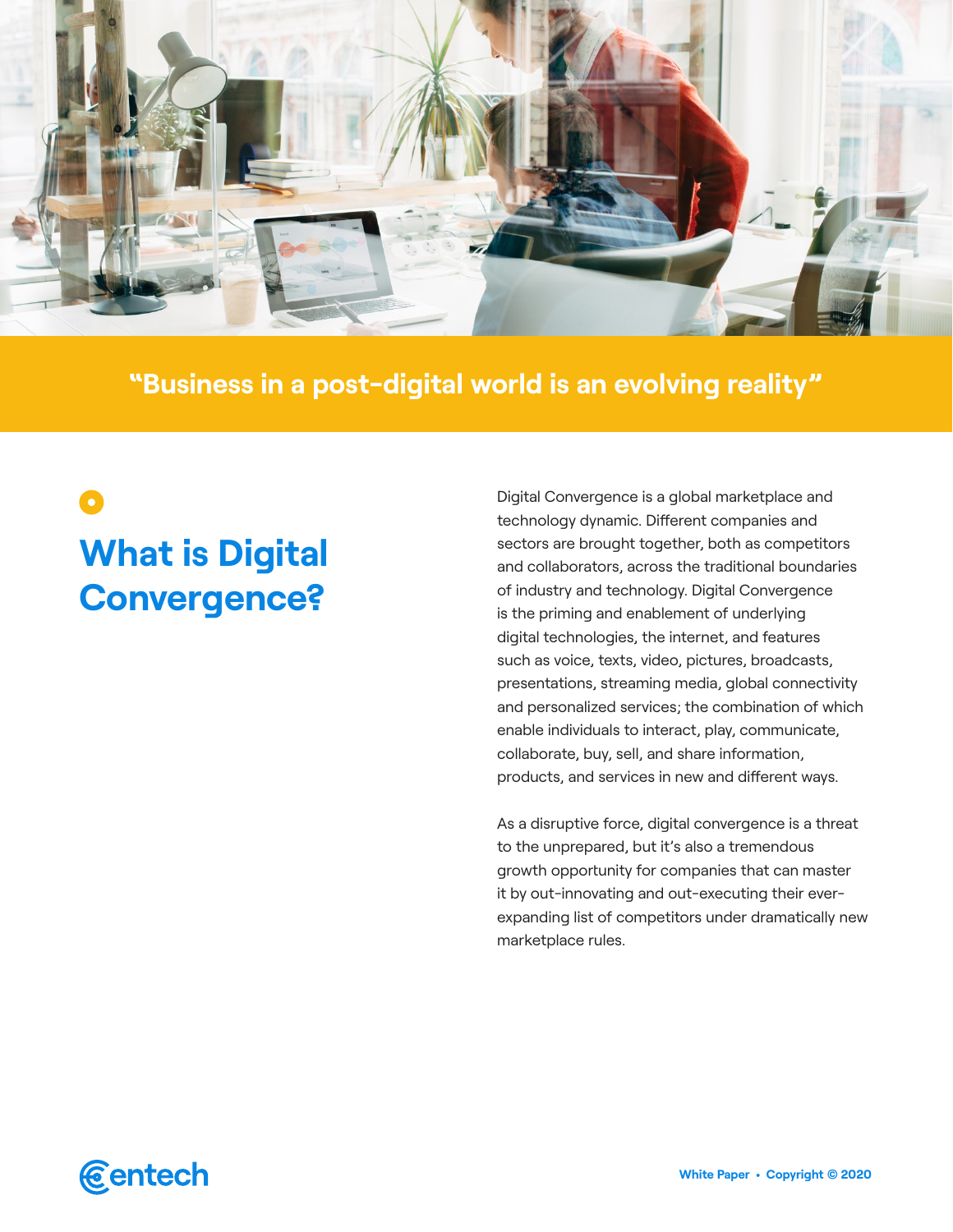## **What's Happening in the Marketplace Now**

It's an understatement to say that convergence between computers, the internet, phones, consumer electronics, media, messaging, and social engagement is escalating.

- New Social, Mobile, Analytics, and Cloud (SMAC) technologies are transforming industries and markets.
- Technology ecosystems and platforms are emerging as buyers and sellers look to reduce complexity and amplify productivity.
- The Internet of Things (IoT) is having an increased impact across all aspects of business.
- Automated data collection and analysis is streamlining logistics and supply chains, morphing and forcing the evolution of entire business ecosystems.
- Application Programming Interfaces (APIs) continue to transform the technology landscape, speeding integration across software platforms and products and driving invention.
- Cloud computing in all its forms (Cloud, Hybrid Cloud, In-house cloud, SaaS, PaaS, IaaS, CPaas, etc.) is here to stay, as usage-based consumption, billing, and managed services deliver the ease and access born-digital consumers and employees demand.
- Artificial Intelligence (AI) is spreading rapidly across industries.
- Robotic Process Automation (RPA) is transforming front- and back-office applications by automating human tasks, thus freeing businesses to reassign people to more productive work.
- Virtual Reality (VR) and Augmented Reality (AR) solutions are driving innovation, solving problems, and facilitating new business models.

The degree of dynamic forces and undercurrents in the marketplace as we move towards digital convergence make it difficult for organizations to figure out their next step forward. They are faced with reinventing marketing, sales, commerce, and service by deciphering consumer and employee needs. That leads to decisions on how to best build, redefine, optimize, and personalize systems and technologies to their best advantage.

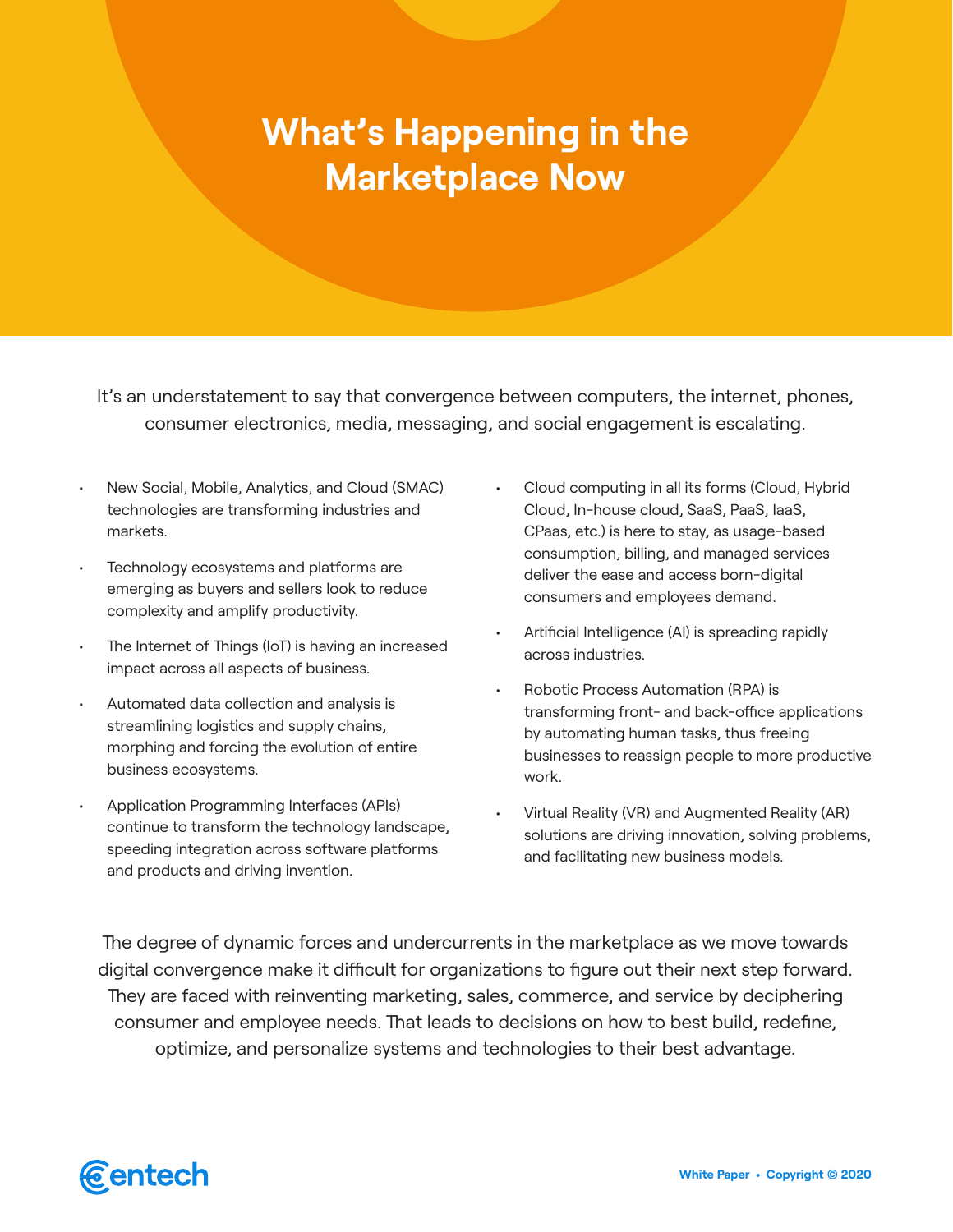# $\bullet$ **Marketing Is Turned Upside Down**

In a digitally converged world, consumers own their buying journeys. When information was scarce and hard to access, interruption-based marketing ruled. Marketing pushed messages across all media from television to pop-ups on websites, and instead of trying to draw buyers in, it tricked them into giving their attention. Leads were generated and passed on to sales teams for follow-up and subsequent sales (hopefully).

But that was then, this is now. The tables are turned – there is information abundance and modern marketing means delivering reliable information in a relaxed manner. People educate themselves deep into the sales funnel or all the way through to purchase with zero sales engagement.

So, what does that mean for marketing? It simply means that marketing now requires you to deliver exactly the kind of information your brand is uniquely positioned to provide, and deliver it to people who are tired of being spammed. Consider the following:



DAYS

Businesses that use marketing automation to provide information and nurture prospects experience a 451 percent increase in qualified leads.

Consumers spend an average of 79 days gathering information for major purchases.

**Mastering digital convergence in marketing involves focusing on increasing the engagement your customers have with your brand and delivering personalized information and messages across their preferred channels.** 

Ideally, it's a two-way conversation, and content is the primary medium to initiate and maintain the conversation. Add in behavior analytics and machine learning, and suddenly you can predict future behavior, recommend products, and enrich the conversation with personalized services. The customer benefits significantly from this because it's all fuel, ensuring that customers get what they want and have their pain points addressed, creating an emotional response that leads to sales.

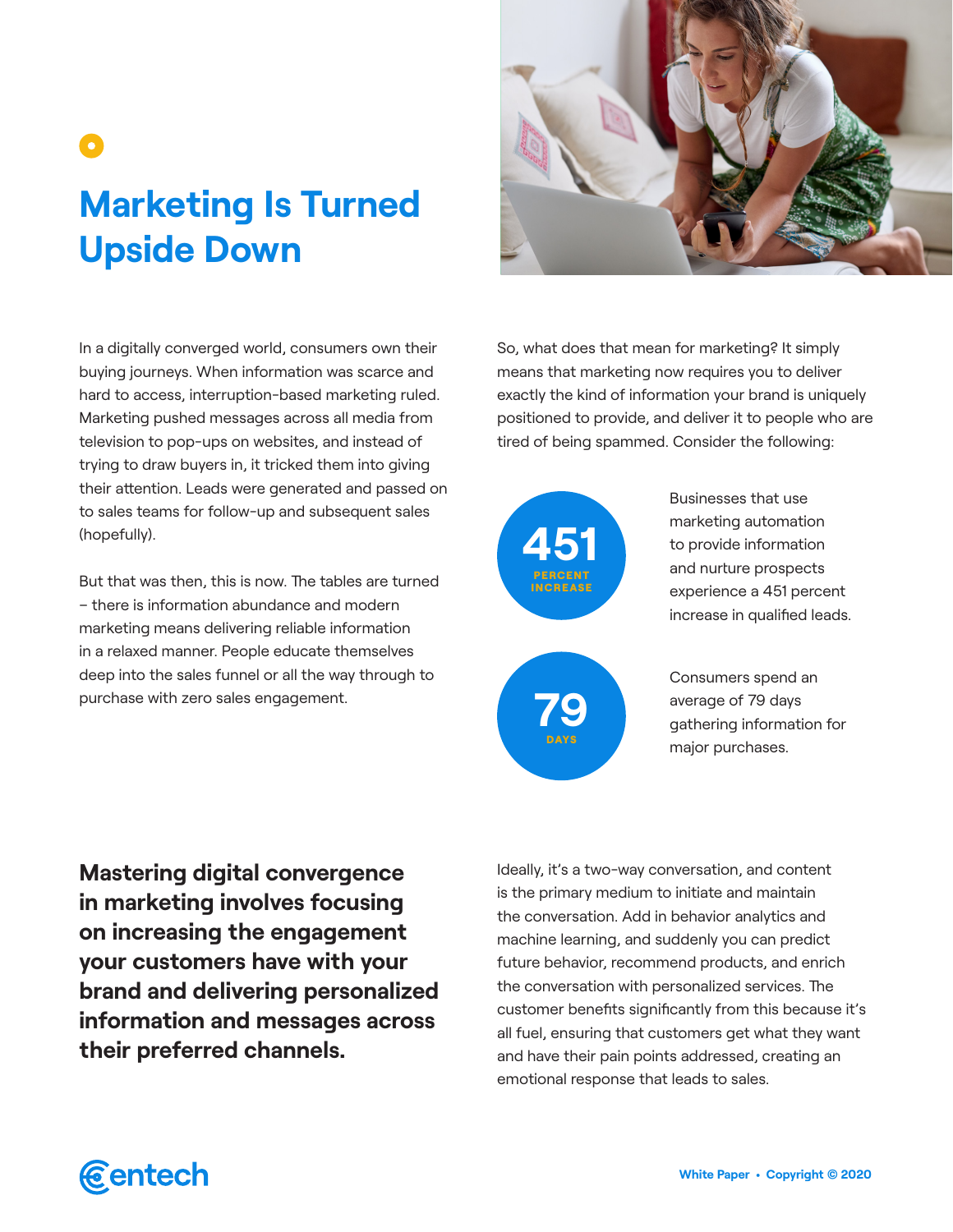

### **Sales Harness the Power of Digital**

**Companies around the world and across all industries are fundamentally re-engineering sales processes and technologies to respond to digitallyempowered, increasingly demanding customers. It wasn't too long ago that products were simply sold and salespeople were seen as the go-to experts before any sale took place.**

But consumer habits have changed, mostly due to technological advances. Today's consumers are savvy, they educate themselves, and are less susceptible to traditional sales techniques. With 90% of decision makers never answering a cold call, it's no longer good enough to adopt a one size fits all mentality to your organization's online sales plan. Social selling has taken hold, too. With a predicted 2.55 billion social media network users globally, consumers are five times more reliant on digital content than traditional sales channels.

Organizations looking to drive sales have a raft of digital technologies to choose from, but just selecting and applying them without a strategy and technology roadmap leads to frustrated customers and poor sales results.

Digital selling is still in its infancy and offers huge opportunities for organizations wanting to excel online by focusing on social assets and leveraging digital assets, including platforms and activities such as sales automation, CRM, online presentations, digital documentation, etc. By creating an organizational and technology infrastructure around data and content, and an analysis environment to measure its consumption, a buyer interest and purchasing intent, organizations can harness the power of digital convergence to dynamically increase sales and improve customer loyalty.

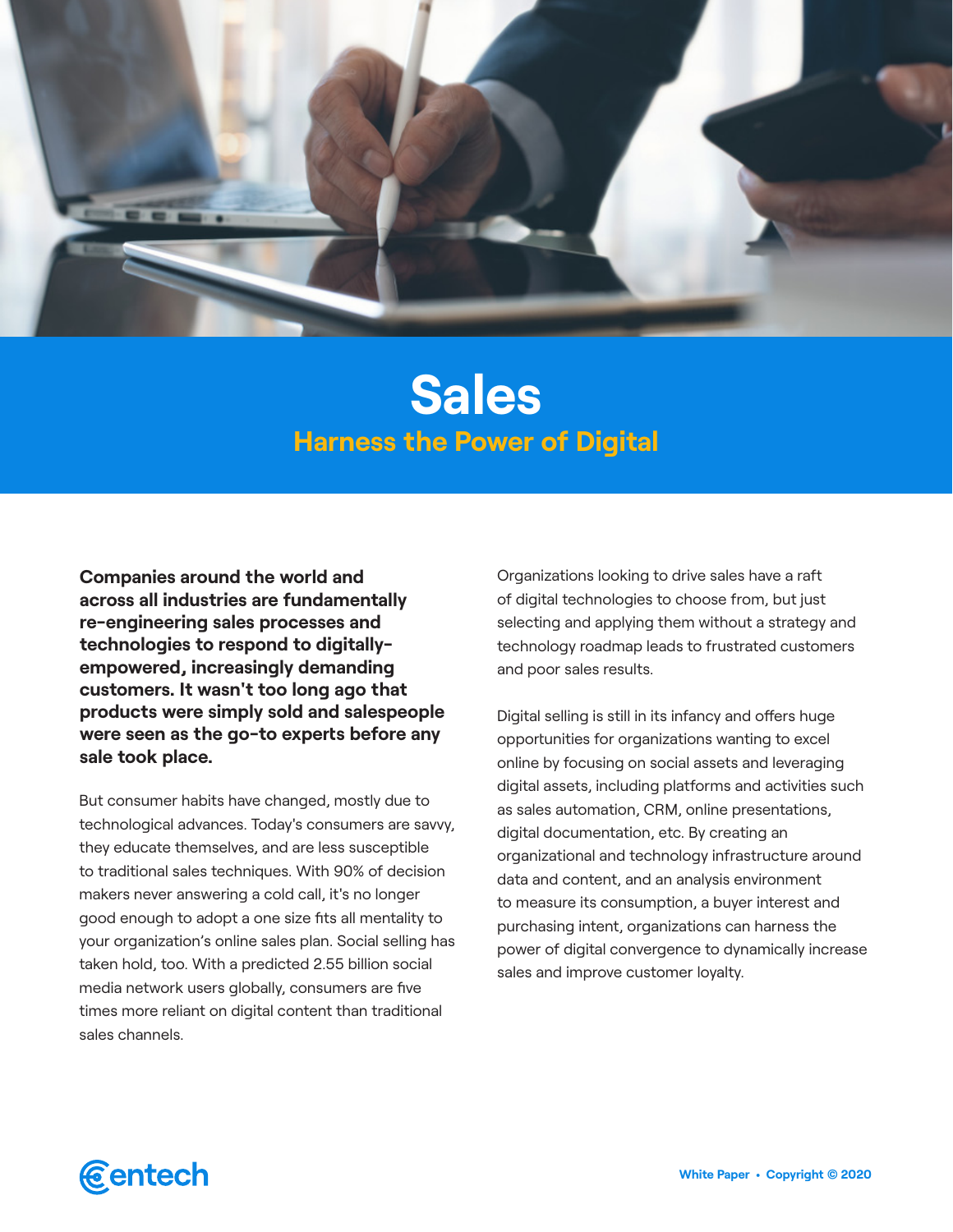

## **Commerce Create Immersive Experiences**

**Experience-driven commerce changes how we sell. It's built around the customer, rather than starting from products or processes.** 

An experience-driven model can transcend boundaries and create new ways to connect. It builds digital relationships, which is the way forward for increasing sales in the digital era. In experiencebased commerce, your customers are no longer just people who happen upon your store, but a specific subset of like-minded consumers who are served up products that appeal to their shopping needs.

Rather than arbitrary demographics, detailed characteristics predict shopper affinities, preferences, and behaviors. When done correctly, these shoppers will identify with your content, product or service, and take the actions you want them to in the customer journey.

As customer expectations evolve alongside digital capabilities and channels, brands adopting strategies

and technology to deliver personalized experiences will gain a defensible advantage over brands that don't. Gartner predicts that smart personalization, with the aid of organized data, will enable digital businesses to increase profits by 15 percent. Research also shows that 63 percent of consumers want personalized recommendations and are willing to share personal information to get them. Yet, only 22 percent of consumers believe brands tailor their experiences based on a deep understanding of their needs, preferences, and past interactions.

The main idea is to craft a persona-driven experience that speaks to your target customers in effective and personal ways by creating engaging content that appeals to them and using campaigns through email, social media, direct mail, or any other channel. Over time, with the right strategy and technology, you can craft an entire customer journey based on demographics like preferred leisure activities, income levels, and brand affinities. The journey you create can then be tested, modified, optimized, and monitored for continuous improvement.

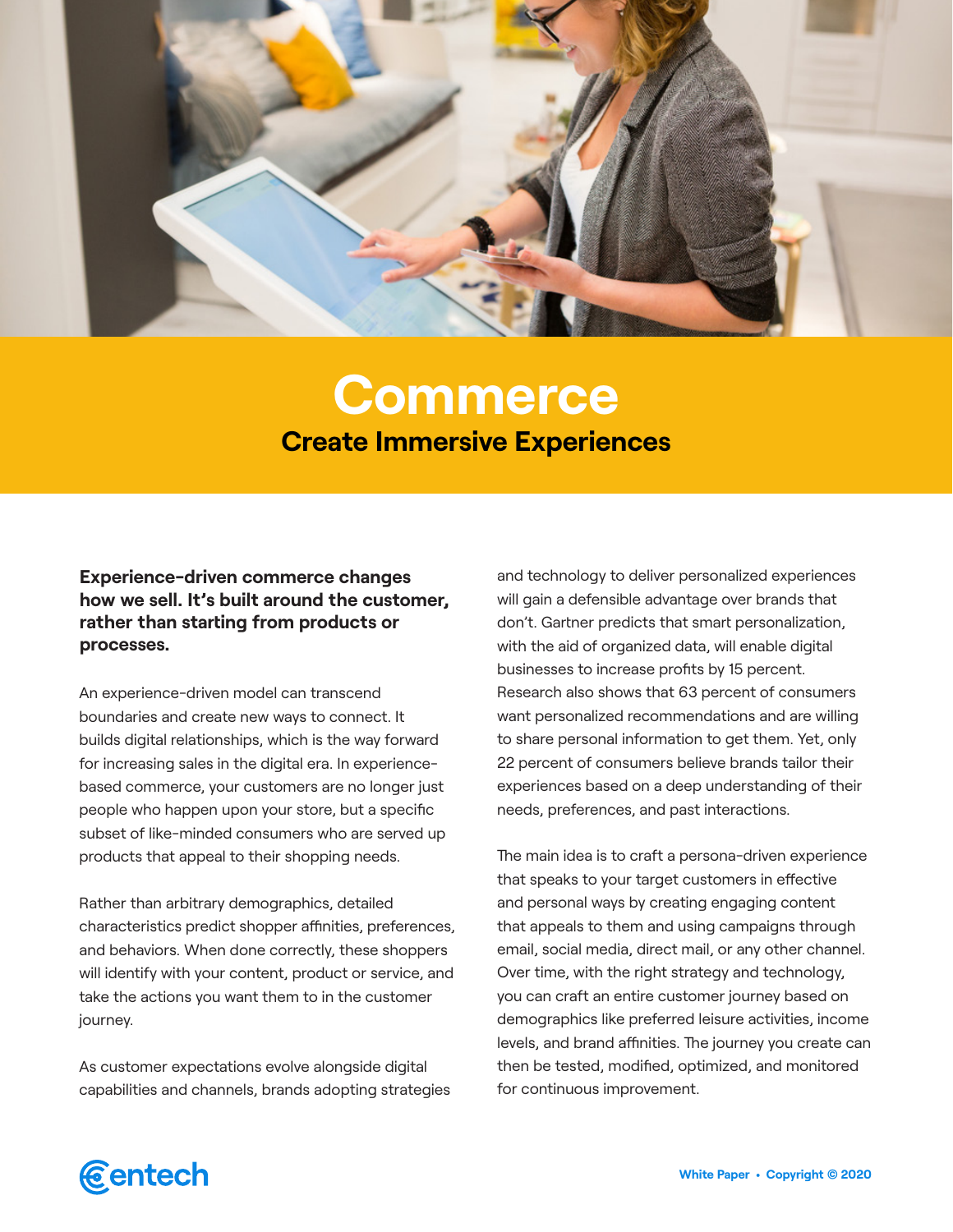

# **Service Light the Viral Fuse to Growth**

#### **Lifelong customer value and brand loyalty is tightly correlated to outstanding service experiences.**

On average, 52 percent of customers will buy more and pay more because of good customer experience, while more than 50 percent will stop buying from you if they have a bad experience. Worse, 85 percent of customers who have a bad experience want to warn others from doing business with that company.

The traditional 'call center' is being reimagined and supplanted by all-encompassing service models that anticipate customer needs and support them across all channels. Interactions now unfold on any device and leverage both virtual and human agents. Creating viral service experiences requires fast response times. Platforms and applications need to be responsive because when customers need help, they want it right away. And it doesn't take long for someone facing a problem to become impatient. It's human nature. Unpaid invoices and payment disputes

can drain customer service energy. If your service personnel are constantly tracking down payments or debating payment amounts, they're wasting company energy. Systems need to be integrated or new technologies like blockchain should be considered for automated contract management. Sometimes there's just no substitute for live interaction with a human. People want to text, they want to talk, and sometimes they just want to be eye-to-eye with another person. There is no better way to achieve this than by leveraging face-to-face video communication. Today's UCaaS and CPaaS platforms support all channels of communication while avoiding call transfers that aggravate customers.

The bottom line is that in today's service environment, businesses need to orchestrate human tasks and digital workflows concurrently to get everything moving in harmony. Data silos need to be eliminated to provide a 360-degree perspective for service personnel to create the kind of seamless service experience customers will rave about.